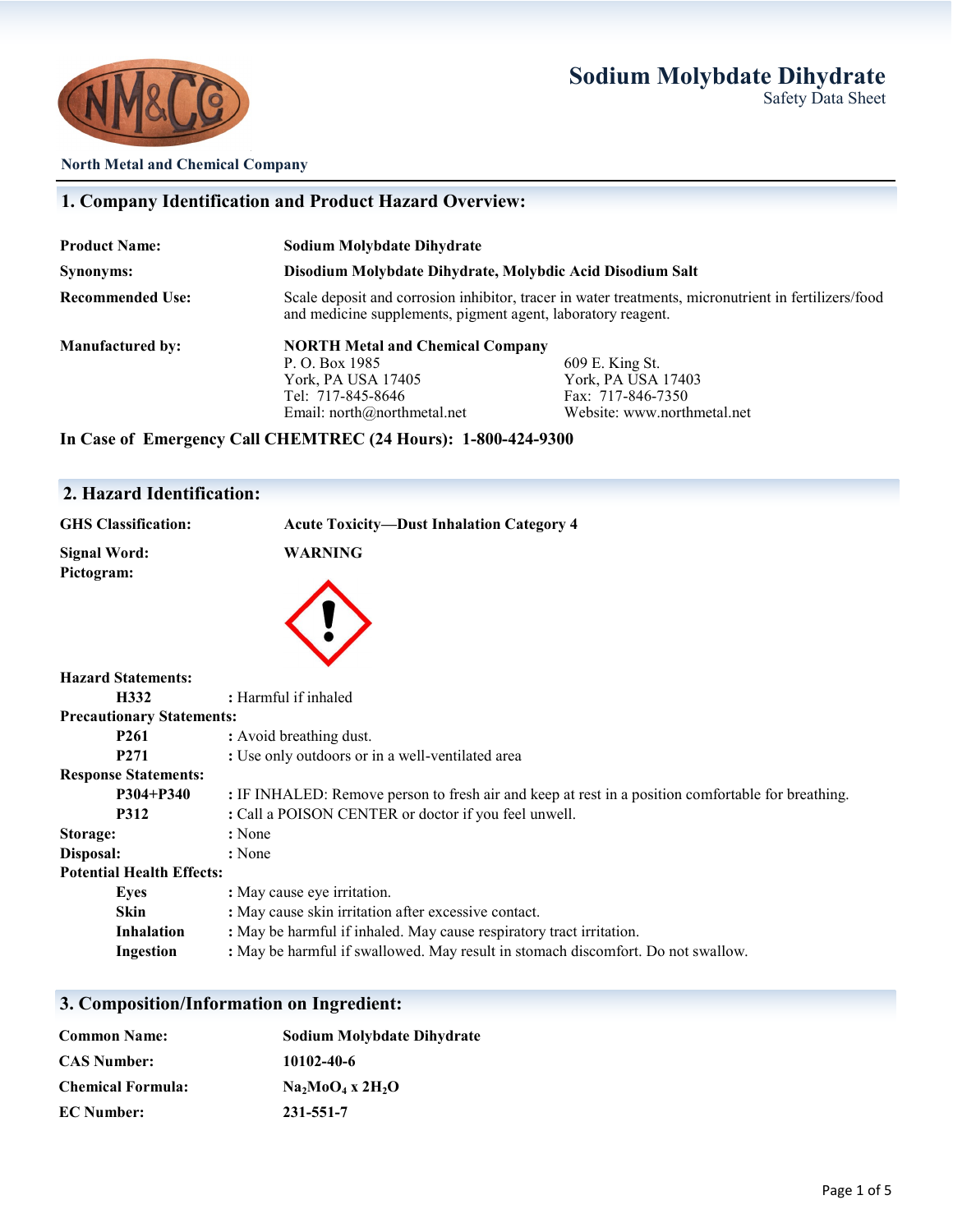# **4. First Aid Measures: Eyes :** Flush eyes with running water for at least fifteen minutes. Remove any contact lenses. If irritation persists, get medical aid. **Skin :** Flush skin with running water for fifteen minutes. If irritation persists, get medical attention. **Ingestion** : Rinse mouth out and drink a glass of water. If the product is swallowed, do not induce vomiting. **Inhalation** : If safe to do so, remove individual from further exposure. Supply fresh air. If cough or other symptoms develop, call doctor/poison center immediately. **PPE first responders** : Dust mask, gloves and safety goggles are highly recommended.

## **5. Fire Fighting Measures:**

| <b>Fire/Explosion Hazard</b>            | : Negligible fire hazard when exposed to flame.                                                                                                                                                                                                                                                                                                           |  |
|-----------------------------------------|-----------------------------------------------------------------------------------------------------------------------------------------------------------------------------------------------------------------------------------------------------------------------------------------------------------------------------------------------------------|--|
| <b>Extinguishing Media</b>              | : Use any extinguishing media suitable for type of surrounding fire.                                                                                                                                                                                                                                                                                      |  |
| <b>General Hazard</b>                   | : Evacuate personnel downwind in-order to avoid inhalation of irritating and/or harmful fumes and smoke.                                                                                                                                                                                                                                                  |  |
|                                         | Fire Fighting Procedures: This product is a non-flammable substance. No acute hazard.                                                                                                                                                                                                                                                                     |  |
|                                         | Fire Fighting Equipment: Full protective equipment (bunker gear) and self-contained breathing apparatus (SCBA) should be used<br>for all indoor fires and any significant outdoor fires. If possible, firefighters should control run-off water<br>to prevent environmental contamination.                                                                |  |
| <b>6. Accidental Release Measures:</b>  |                                                                                                                                                                                                                                                                                                                                                           |  |
| <b>Protective Gear for Personnel:</b>   | : Gloves and dust mask.                                                                                                                                                                                                                                                                                                                                   |  |
| <b>Spill Clean-up Procedures:</b>       | : Sweep up and dispose according to state, federal, and local non-hazardous waste laws<br>and regulations. Do not let waste enter the environment.                                                                                                                                                                                                        |  |
| <b>Environmental Precaution:</b>        | : Do not allow to enter sewers or ground water, or penetrate the soil.                                                                                                                                                                                                                                                                                    |  |
| 7. Handling and Storage:                |                                                                                                                                                                                                                                                                                                                                                           |  |
| <b>Handling</b>                         | : Use appropriate personal protective equipment as specified in Section 8. Handle in a well-ventilated<br>area. Handle in a manner consistent with good industrial/manufacturing techniques and practices.<br>Wash hands thoroughly with soap and water after use. Remove contaminated clothing and protective<br>equipment before entering eating areas. |  |
| <b>Storage</b>                          | : Store in a cool, dry well-ventilated area. Keep containers closed when not in use. Observe all federal,<br>state and local regulations when storing or disposing of this substance.                                                                                                                                                                     |  |
|                                         | <b>8. Exposure Controls and Personal Protection:</b>                                                                                                                                                                                                                                                                                                      |  |
| <b>Exposure Limits</b>                  | : Soluble Molybdenum<br>$5 \text{ mg/m}^3$ OSHA TWA<br>5 mg/m <sup>3</sup> ACGIH TWA<br>5 mg/m <sup>3</sup> DFG MAK TWA (total dust)<br>50 mg/m <sup>3</sup> DFG MAK 30 minimum peak, average value, 1 time/shift                                                                                                                                         |  |
| <b>Exposure Controls</b>                | : Sodium Molybdate is not classified as a hazardous substance. High airborne dust concentrations<br>require mechanical ventilation or a respirator mask.                                                                                                                                                                                                  |  |
| <b>Engineering Controls</b>             | : Use appropriate engineering controls to minimize exposure to dust generated via routine use. Maintain<br>adequate ventilation of workplace and storage areas.                                                                                                                                                                                           |  |
| <b>Personal Protective</b><br>Equipment | : Eyes and face: Wear safety glasses with side shields or goggles when handling this material.<br>Skin: Wear protective clothing when handling this product to prevent prolonged skin contact.<br><b>Respiratory:</b> Avoid breathing dust or mist. Use NIOSH approved respiratory protection equipment<br>when air borne exposure is excessive.          |  |

**Work Hygienic Practices:** Facilities storing or using this material should be equipped with emergency eyewash, and a safety shower. Good personal hygiene practices should always be followed.

# **Sodium Molybdate Dihydrate**

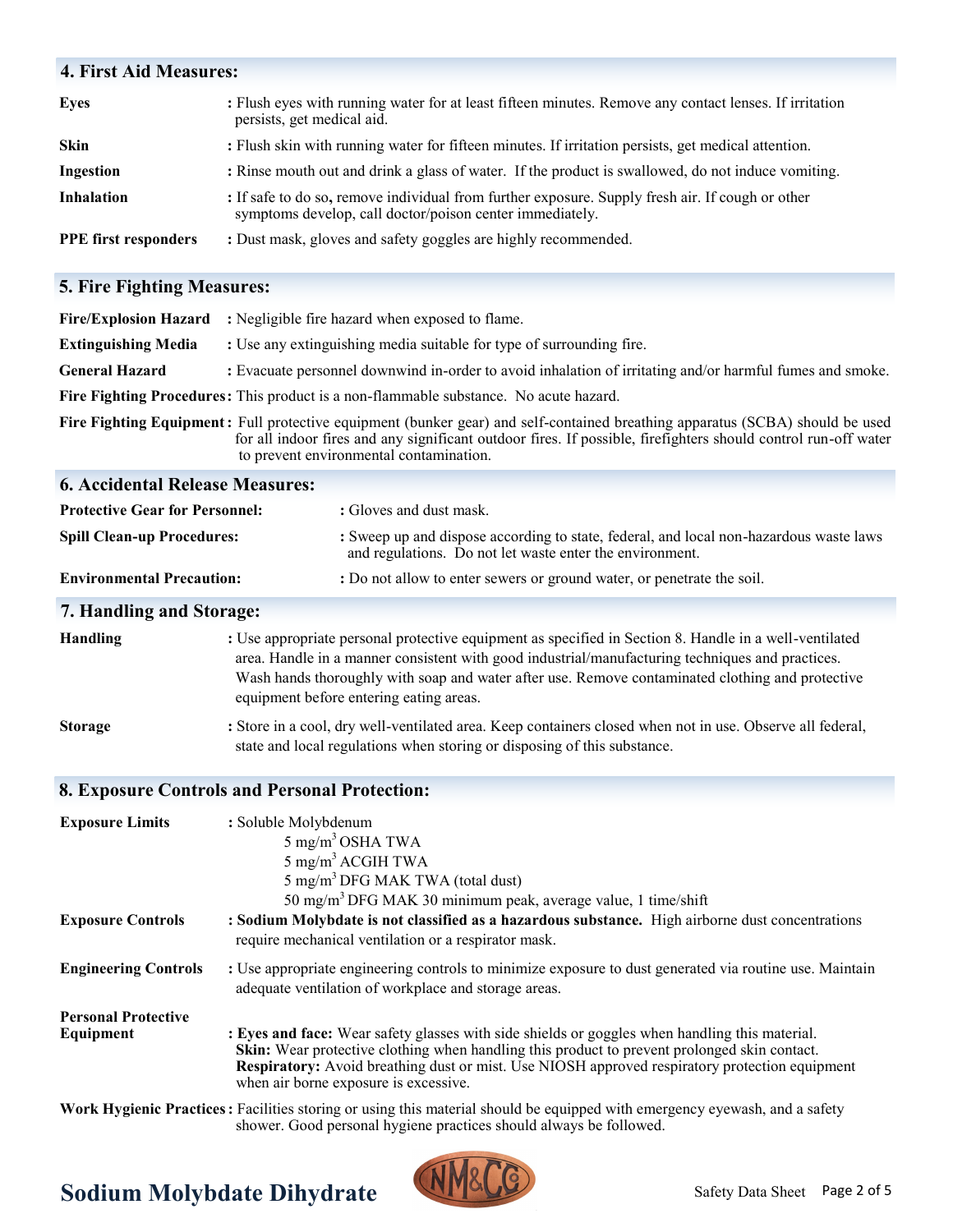## **9. Chemical and Physical Properties:**

| Appearance/Color                             | : White powder                         | <b>Vapor Density</b>         | : Not applicable                                             |
|----------------------------------------------|----------------------------------------|------------------------------|--------------------------------------------------------------|
| Odor                                         | : Odorless                             | <b>Partition Coefficient</b> | : Not applicable                                             |
| Odor threshold                               | : Not applicable                       | <b>Solubility</b>            | : Soluble in water $(840g/L \text{ at } 20^{\circ}\text{C})$ |
| <b>Flash Point</b>                           | : Not applicable                       | pH (5% solution)             | $: 7.5 - 10.5$                                               |
| <b>Evaporation Rate</b>                      | : Not applicable at ambient conditions | <b>Melting Point</b>         | $:687^{\circ}$ C                                             |
| <b>Lower Explosive Limit : Not explosive</b> |                                        | <b>Freezing Point</b>        | $: -4$ °C                                                    |
| <b>Upper Explosive Limit</b>                 | : Not explosive                        | <b>Boiling Range</b>         | : Not applicable                                             |
| <b>Auto-ignition Temp</b>                    | : Not applicable                       | <b>Molecular Weight</b>      | : 241.948                                                    |
| <b>Decomposition Temp</b>                    | $:100^{\circ}$ C                       | <b>Flammability</b>          | : Not flammable                                              |
| <b>Vapor Pressure</b>                        | : Negligible                           | <b>Relative Density</b>      | : 3.28 at $20^{\circ}$ C                                     |

## **10. Stability and Reactivity:**

| <b>Stability</b>                                 | : The product is stable under normal ambient conditions of temperature and pressure.                                                                                                                                                                                                                                                                                                                                                                  |
|--------------------------------------------------|-------------------------------------------------------------------------------------------------------------------------------------------------------------------------------------------------------------------------------------------------------------------------------------------------------------------------------------------------------------------------------------------------------------------------------------------------------|
| <b>Hazardous</b>                                 | Decomposition Products: Thermal decomposition may include toxic sodium oxide.                                                                                                                                                                                                                                                                                                                                                                         |
| <b>Incompatible Materials</b> : None identified. |                                                                                                                                                                                                                                                                                                                                                                                                                                                       |
| <b>Conditions to Avoid</b>                       | : Avoid exposure to extreme temperatures, contact with incompatible chemicals, uncontrolled contact<br>with accelerants. Sodium Molybdate will explode on contact with molten magnesium. Its reaction with<br>hot potassium, sodium, or lithium is incandescent. It is incompatible with oxidizing agents and alkali<br>metals. Sodium Molybdate with will violently react with interhalogens (e.g., bromine pentafluoride;<br>chlorine trifluoride). |

## **11. Toxicological Information:**

| <b>Toxicity Data</b>                        | : LD <sub>50</sub> oral, rat 4233 mg/kg                                                                                                                                                                                                                                                                        |
|---------------------------------------------|----------------------------------------------------------------------------------------------------------------------------------------------------------------------------------------------------------------------------------------------------------------------------------------------------------------|
|                                             | $LD_{50}$ dermal, rat >2,000 mg/kg                                                                                                                                                                                                                                                                             |
|                                             | $LD_{50}$ intraperitoneal, rat 520 mg/kg                                                                                                                                                                                                                                                                       |
|                                             | $LD_{50}$ intraperitoneal, mouse 257 mg/kg                                                                                                                                                                                                                                                                     |
|                                             | LC <sub>50</sub> inhalation, rat, 4h, 2080 mg/m <sup>3</sup>                                                                                                                                                                                                                                                   |
| <b>Carcinogen Status</b>                    | : None                                                                                                                                                                                                                                                                                                         |
| <b>Acute Toxicity Level</b>                 | : Low acute toxicity by ingestion. Irritant, gastrointestinal.                                                                                                                                                                                                                                                 |
| <b>Target Organs</b>                        | : Lungs, spleen, heart.                                                                                                                                                                                                                                                                                        |
|                                             | Medical Conditions Aggravated by Exposure: Blood system problems, bone, joint or tooth problems, respiratory problems.                                                                                                                                                                                         |
| <b>Mutagenic Data</b>                       | : Change inhibition capacity - Escherichia coli 16 mmol/L; sex chromosome Loss and non disjunction -<br>Saccharomyces cerevisae 80 mmol/L                                                                                                                                                                      |
|                                             | Reproductive Effects Data:16474 ug/kg intratesticular - mouse TDLo 1 day male.                                                                                                                                                                                                                                 |
| <b>Additional Data</b>                      | : The levels of copper, sulfur and zinc in the diet may have an effect on the toxicity.                                                                                                                                                                                                                        |
| <b>Health Effects:</b><br><b>INHALATION</b> |                                                                                                                                                                                                                                                                                                                |
|                                             | <b>Acute Exposure:</b> May cause respiratory tract irritation, coughing and chest discomfort.<br>Chronic Exposure: Chronic exposure of workmen in a molybdenum-copper plant produced liver dysfunction with hyperbiliru-<br>binemia. Similar hepatotoxic effects were found in animals given molybdenum salts. |

SKIN CONTACT

**Acute Exposure**: Brief contact with dry skin is unlikely to cause irritation. On wet skin, irritation and a difficult to heal rash may occur. Primary irritation which appeared after 24 hours and cleared up after 72 hours has been reported in animals.

**Chronic Exposure**: Prolonged contact with dry skin may cause irritation. Among chemists handling 4 molybdenum and tungsten solutions, there was a high incidence of gout**.**

# **Sodium Molybdate Dihydrate**

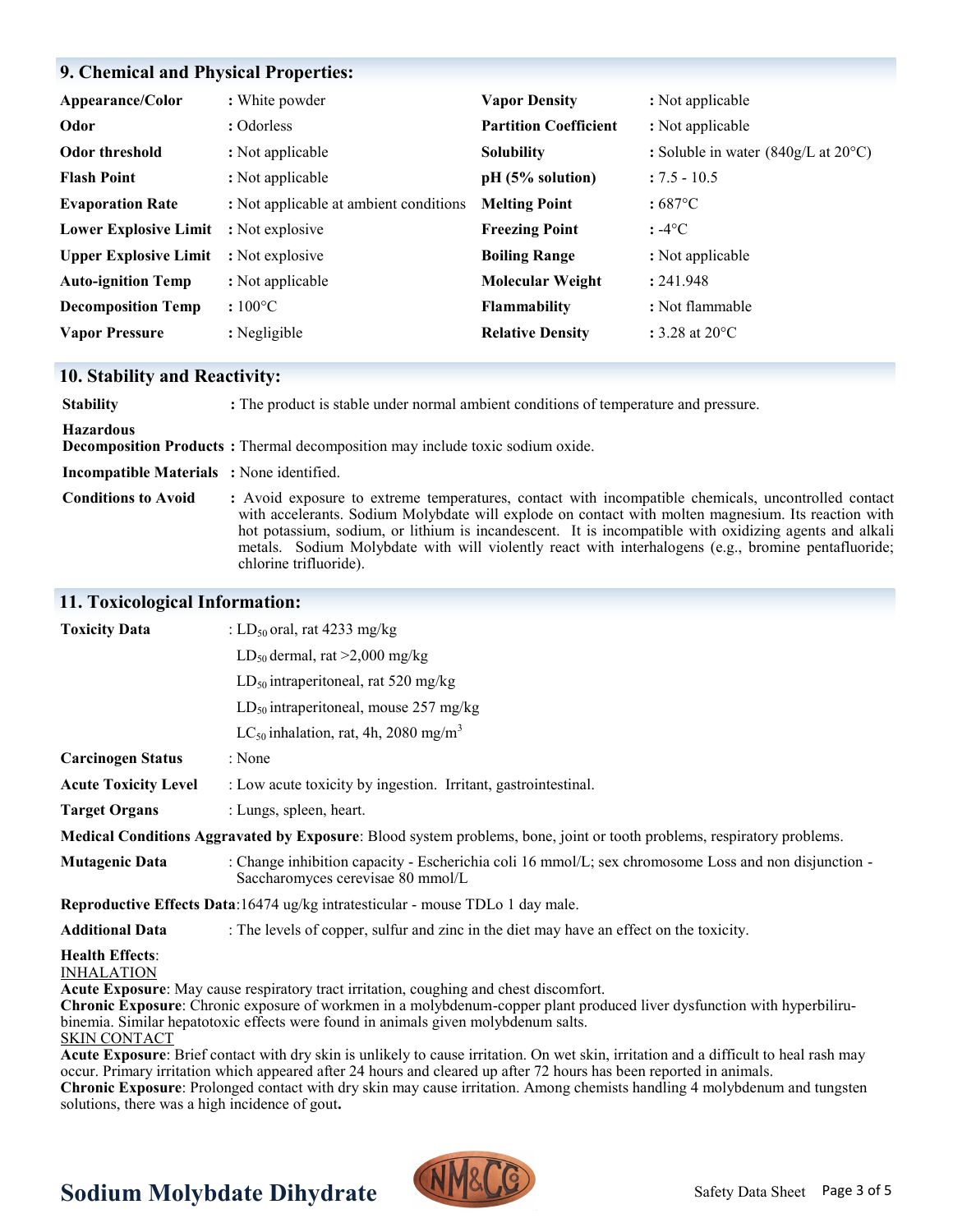## **11. Toxicological Information continued:**

#### EYE CONTACT

**Acute Exposure**: May cause irritation. A 20% solution applied to animal eyes caused conjunctivitis with discharge, but no irritation to the cornea and iris.

**Chronic Exposure**: No data available.

#### INGESTION

**Acute Exposure**: Large doses may cause cramping, vomiting and hypertension. With lethal doses of molybdenum compounds, death was preceded by lethargy and coma.

**Chronic Exposure**: Chronic feeding to rabbits at dietary levels of 0.1% or higher was uniformly fatal within a few weeks. There is a correlation between the molybdenum content in food and the incidence of gout, uricemia and xanthine oxidase activity. Signs of molybdenum poisoning include loss of appetite, listlessness, diarrhea and reduced growth rate. Animals on high dietary levels of molybdenum showed anemia and deformities of the joints of the extremities.

## **12. Ecological Information:**

**Sodium Molybdate is used as a micronutrient for plants and animals. Excess molybdenum in some animals may result in a molybdenum induced copper deficiency known as molybdenosis. A lack of molybdenum in humans is known to contribute to gastro-intestinal cancers. A healthy balance of copper and molybdenum in a diet includes approximately 30% more Copper than Molybdenum.** 

**All work practices must be aimed at eliminating environmental contamination.** 

| <b>ERMA Classifications</b>    | : 61.E                                                                                                                                        |
|--------------------------------|-----------------------------------------------------------------------------------------------------------------------------------------------|
| <b>Terrestrial Ecotoxicity</b> | : This material may be harmful or fatal to contaminated plants or animals, especially if large volumes are<br>released into the environments. |
| <b>Aquatic Ecotoxicity</b>     | $\div$ = >79800 µg/L 96 hour LC50 (Mortality) striped bass (Morone saxatilis).                                                                |
| <b>Invertebrate Toxicity</b>   | : $2650000 \mu g/L$ 96 week EC50 (Immobilization) amphipod (Crangonyx pseudogracilis).                                                        |
| <b>Algal Toxicity</b>          | : $960000 \mu g/L$ 48 week (Cytogenetic) flagellate euglenoid (Euglena gracilis).                                                             |
| <b>Reptile Toxicity</b>        | : $960 \mu g/L$ 7 day LC50 (Mortality) narrow mouthed frog (Microhyla carolinensis).                                                          |
| <b>Mobility in Soil</b>        | : No data available.                                                                                                                          |

#### **13. Disposal Considerations:**

| <b>Disposal Method</b>    | : Dispose of waste at an appropriate waste disposal facility according to current applicable laws and<br>regulations.                                                                                                |
|---------------------------|----------------------------------------------------------------------------------------------------------------------------------------------------------------------------------------------------------------------|
| <b>Product Disposal</b>   | : Recycle or reuse whenever possible. Uncontaminated waste may be returned to the manufacturer.<br>Dispose of any contaminated waste product as non-hazardous waste, unless contamination is hazardous<br>in nature. |
| <b>Packaging Disposal</b> | : Dispose of at a supervised incineration facility or an appropriate waste disposal facility.                                                                                                                        |

#### **14. Transport Information:**

| <b>Shipping Name</b> | : Not D.O.T regulated         |
|----------------------|-------------------------------|
| <b>Hazard Class</b>  | : Not Dangerous for Transport |
| <b>UN Number</b>     | : None                        |